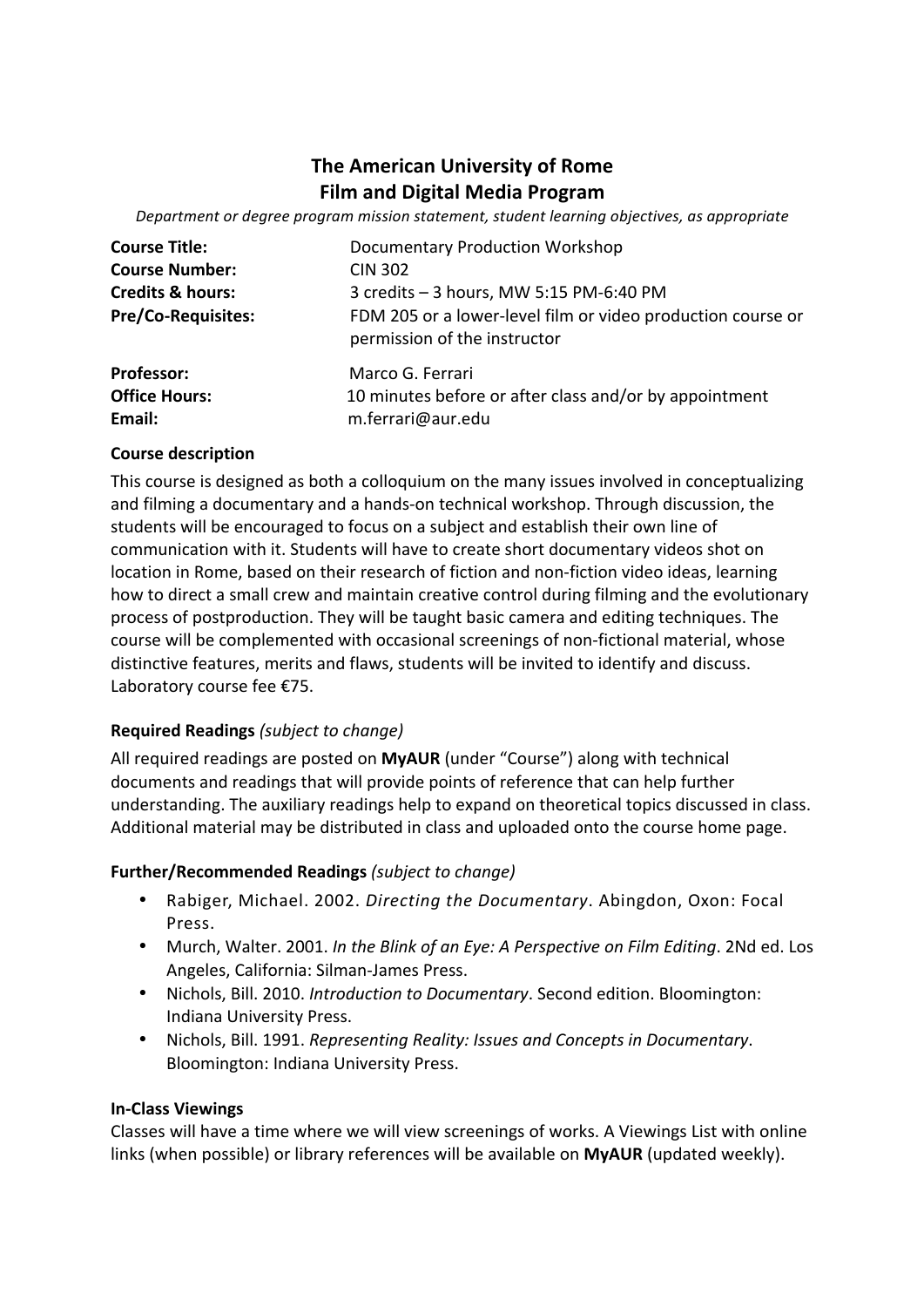### **Course Learning Objectives**

At the end of the course, students will be able to:

- 1. demonstrate the ability to relate the importance of research and planning, and critical thought to the success of documentary motion pictures
- 2. critique the meaning of shots and the choices made to achieve it. They will learn to reveal through the camera focusing on composition and lighting, developing an eye for and an understanding of variables such as point of view, depth of field, layers, object isolation, object placement and metaphoric implications, light sources and light direction
- 3. recognize the value of technical skills and organization as essential in bringing to life one's own personal and intellectual vision and insight, essential to effectively telling a reality story on film
- 4. understand the essence of truth in documentary film, and recognize the value of balance and not letting one's personal bias take over to the detriment of truth
- 5. demonstrate their power of observation in their writing. They will show their ability to describe what they see in the work of established documentary filmmakers and what it conveys. They will show their ability to write about their own work
- 6. demonstrate the ability to work in teams and the ability to present material viewed in class and out orally to their peers, critique their own and their colleagues' work, produce oral presentations to go along with the screening of their daily rushes and final cuts, and justify their creative choices every step of the way material not covered in class and presenting it orally to the class

#### **Course Learning Activities**

- In-class Activities: Will include viewing and analyzing full feature- and short documentary films and selected clips. Lectures and group discussion based on assigned readings and the material viewed will follow. (LOs 1,2,3,4,7)
- Writing Assignments: Students are required to write one essay. Papers will have to reflect both personal insight and a familiarity with research material and minimum bibliography will be explained in class. Each project will also be accompanied by a "Proposal" outlining the student's initial idea. And a more thorough paper, "Response Text," will follow each project that will reference the theoretical readings, screenings and site visits assigned in class while explaining the student's personal vision and technical challenges encountered while creating the work. Though this is a studio course, planning and then evaluating one's own expression in relation to the course material will help to highlight certain forms that took place during the creative process. Planning and reflecting on your own work is not an easy exercise, but through repetition, tendencies and themes will come to the surface that can help inform the following project. Additional short writing prompts may be assigned for each project. (LOs 1,2,4,5)
- **Creative Projects** (Practical Work): Students will work on two individual projects and one final group short documentary film project. Each individual student in a work group will receive the same grade for the group project. (LOs  $1,2,3,4,6$ )
- **Critique Sessions:** Will seek to analyze material covered in class and give students an opportunity to effectively introduce their work to their peers. (LOs 1,2,3,4,6,7)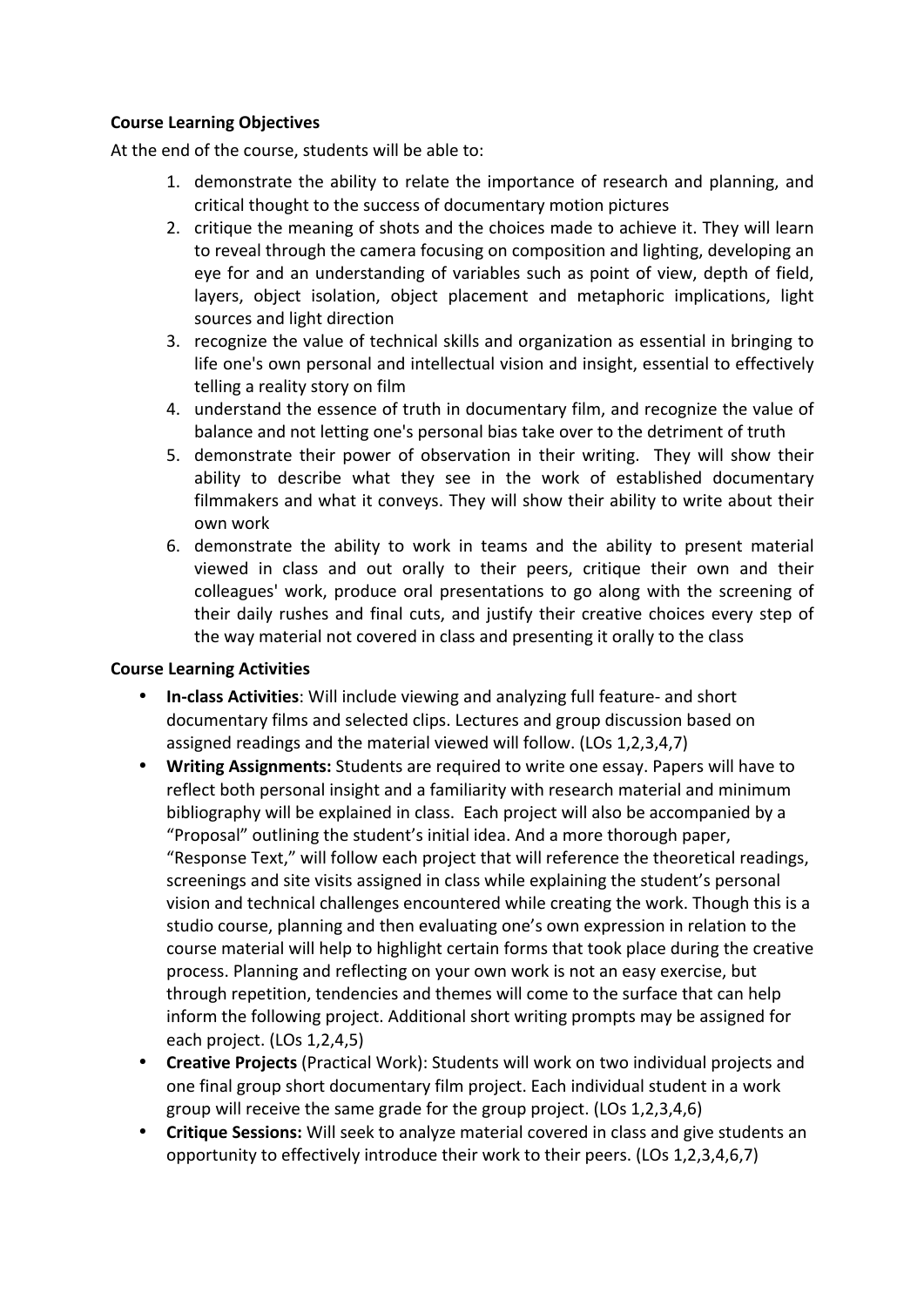• **Journals:** Students are required to keep a hand-written journal on lectures and on the projects they will be working on, sort of a logbook covering the genesis of such projects from development to the final cut. (LOs 1,2,3,4,5)

# **Class Structure**

- Discussions based off of assigned readings and viewings and in-class film screenings.
- Conceptual and technical demonstrations.
- Studio time (planning and production).
- Presentation of works (critiques).

# **Assessment Tools**

- Three Creative Projects 60%
	- o Project 1—Sculpting Place, Abstract Sound Piece, 2-3 min. (20%)
	- o Project 2—Video Essay, Personal Expression, 5 min. (20%)
	- o Project 3—Short Documentary, Group Project, 7 min. (20%)
- Participation & Journal 20%
	- $\circ$  Participation is not simply a question of attendance and raising your hand in class. In order to receive your 20 points, you must attend class, ask questions, participate in in-class exercises and contribute significantly to group members' productions. \*If needed there may be brief quizzes at the beginning of some classes. These will be assigned at least one week before they are given. During the last week of class your hand written journal will be reviewed.
- Response Texts 10%
	- o Individual written "Response Texts" will follow each project. The texts will reference readings, screenings and site visits assigned in class while explaining the student's personal vision and technical challenges encountered while creating the work.
- Final Screenings/Peer Critiques 5%
	- $\circ$  Written and in-class critiques during the screening of works.
- Short Written Essay 5%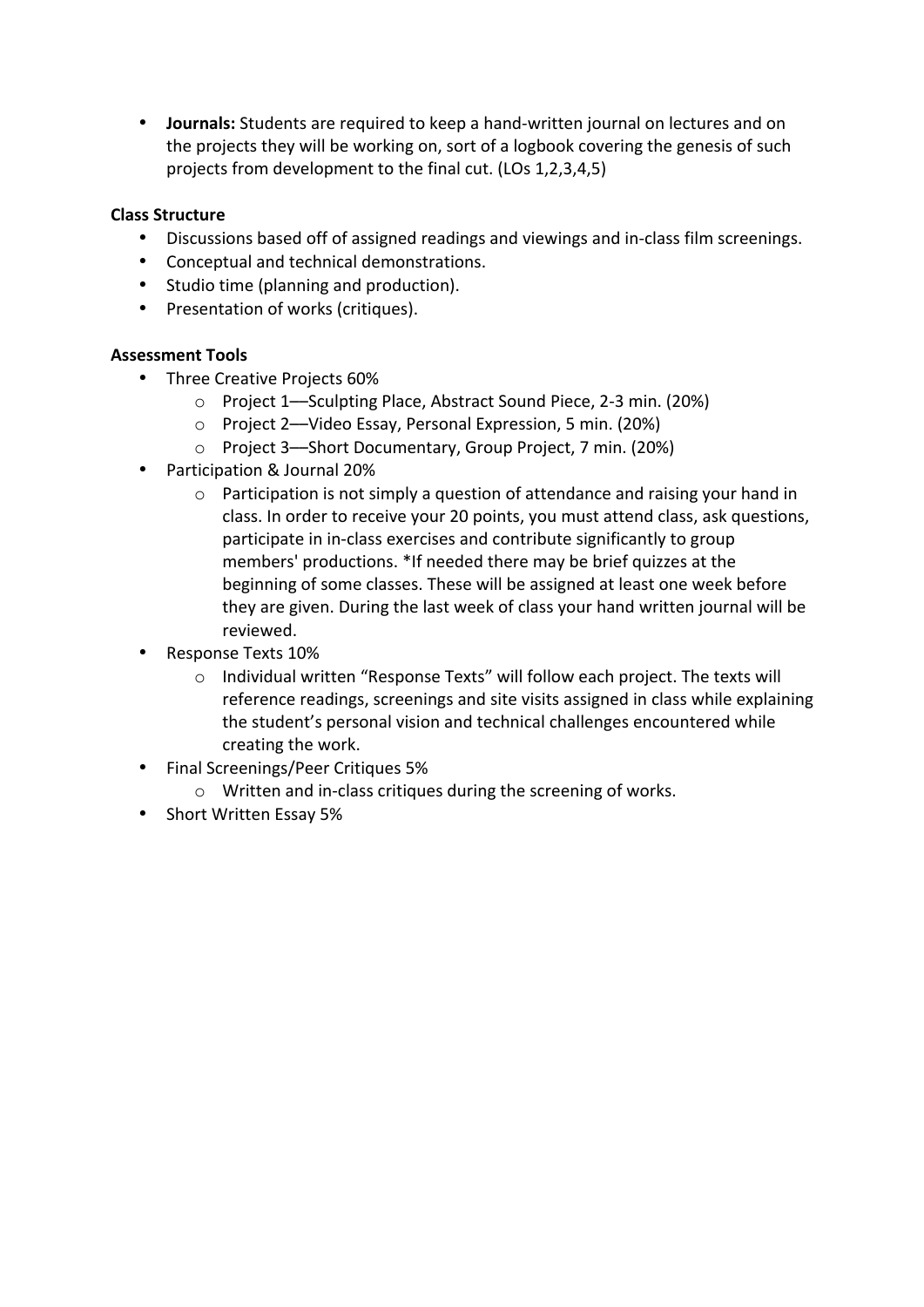#### **COURSE SCHEDULE**

#### **WEEK 01**

Monday January 29

- Introductions, Course Overview & Viewings

Due 1/31:

- "Chapter 1" of Thompson, Kristin, and David Bordwell. *Film History: An Introduction*. Boston: McGraw-Hill, 2003.

Wednesday January 31

- Lecture/Discussion: Documentary (1900-1950)

- Studio/Lab: Project 1-Assignment Overview

Due 2/5:

- Reading: "Chapter 10: Documentary, Experimental, Animated Films" in Bordwell, David, and Kristin Thompson. 2008. Film Art: An Introduction. 8Th ed. Boston: McGraw Hill
- Project 1--Proposal/Meditation Text

# **WEEK 02**

### Monday February 5

- Lecture/Discussion: Documentary (1950-2000)

- Studio/Lab: Project 1--Proposal/Meditation Text Review

Due 2/7:

- "Chapter 1" of Altman, Rick. *Sound Theory, Sound Practice*. New York: Routledge, 1992.

# Wednesday February 7

- Lecture/Discussion: Sound Quality & Elements
- Studio/Lab: Sound In-class Recording & Editing Exercises

Due 2/12:

- Project 1--Capture Sound Recordings

# **WEEK 03**

Monday February 12

- Studio/Lab: Project 1—Editing Basics & Media Management

Wednesday February 14

- Studio/Lab: Project 1-Editing & Exporting

Due 2/19:

- Project 1-Exported for Presentation & Response Texts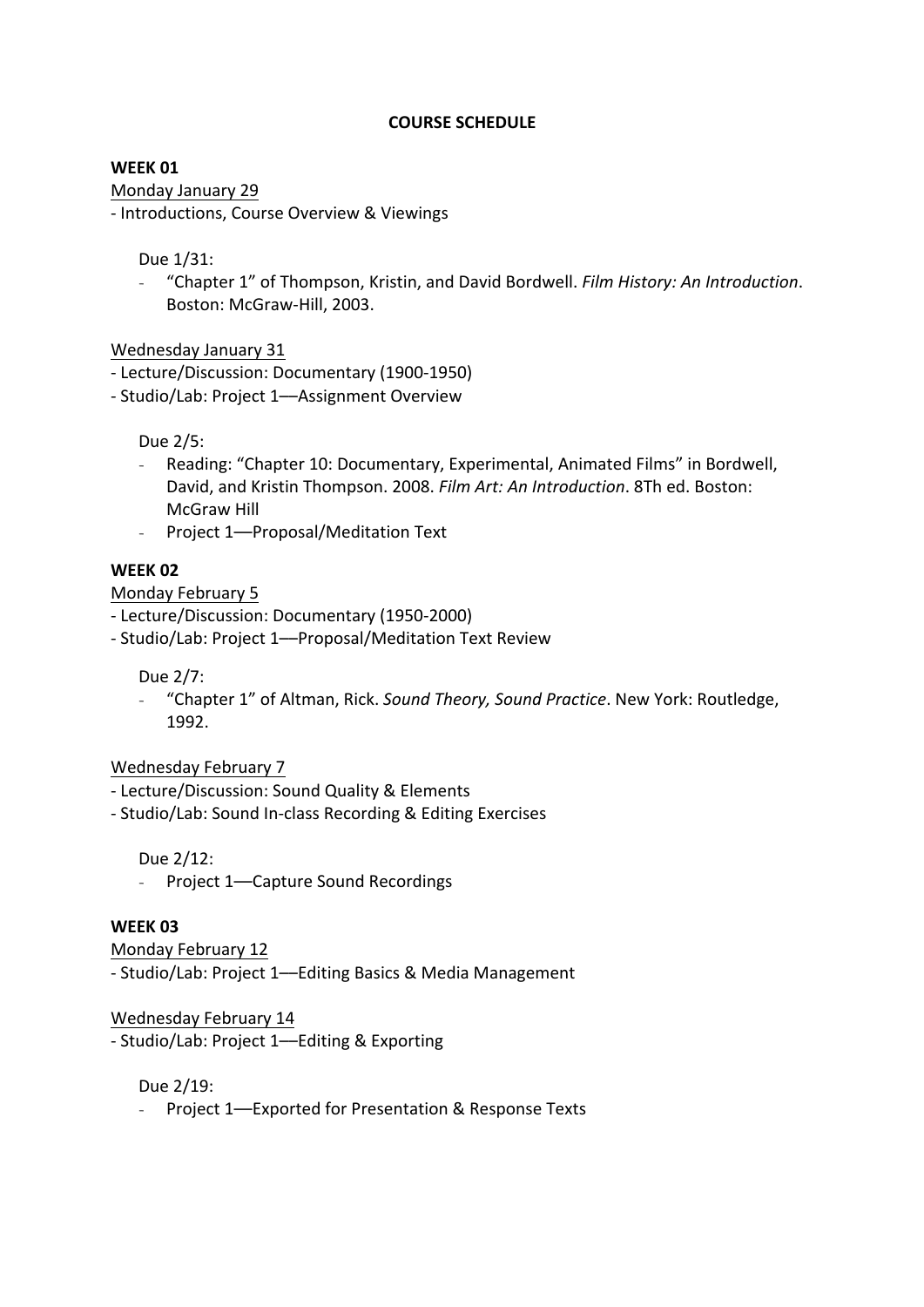Monday February 19

- Presentation of Project 1—Sculpting Place with Critique Session
- Studio/Lab: Project 2-Assignment Overview

### Due 2/21:

- Astruc, Alexandre. "The Birth of a New Avant-Garde: La Camera-Stylo." L'Écran *Française* (1948);
- Lopate, Phillip. "In Search of the Centaur: The Essay-Film." The Threepenny Review, no. 48 (1992): 19-22.
- Project 2-–Written Idea/Sketch

# Wednesday February 21

- Lecture/Discussion: Film-Essay to the Video Essay History

- Studio/Lab: Project 2--Idea/Sketch Review & Story/Treatment Workshop

### Due 2/26:

- Sterling, Bruce. "Vernacular Video." (2007).
- Bresland, John. "On the Origin of the Video Essay" *Blackbird*. 9. 1 (2010).
- Steyerl, Hito. "In Defense of the Poor Image." *E-flux* 10 (2010).
- Project 2-Treatment

### **WEEK 05**

### Monday February 26

- Lecture/Discussion: Film-Essay to the Video Essay History continued
- Studio/Lab: Composition, Sound, Available Light; & Production Planning

Due 2/28:

- Deren, Maya. "Cinematography: The Creative Use of Reality." *Daedalus* 89, no. 1  $(1960): 150-67.$
- "Chapter 4: The Shot: Mis-en-Scene" in Bordwell, David, and Kristin Thompson. 2008. *Film Art: An Introduction*. 8Th ed. Boston: McGraw Hill.
- Project 2--Initial Material/Content

#### Wednesday February 28

- Studio/Lab: Archival Images & Appropriation; Composition, Sound, Available Light continued

Due 3/5:

- Daren, Maya. "Tempo and Tension." The Movies as Medium. By Lewis Jacobs. New York: Farrar, Straus & Giroux, 1970.
- "The Cinematographic Principle and the Ideogram" in Eisenstein, Sergei, and Jay Leyda. *Film Form; Essays in Film Theory*. New York: Harcourt, Brace, 1949.
- Project 2-Shoot & Gather Material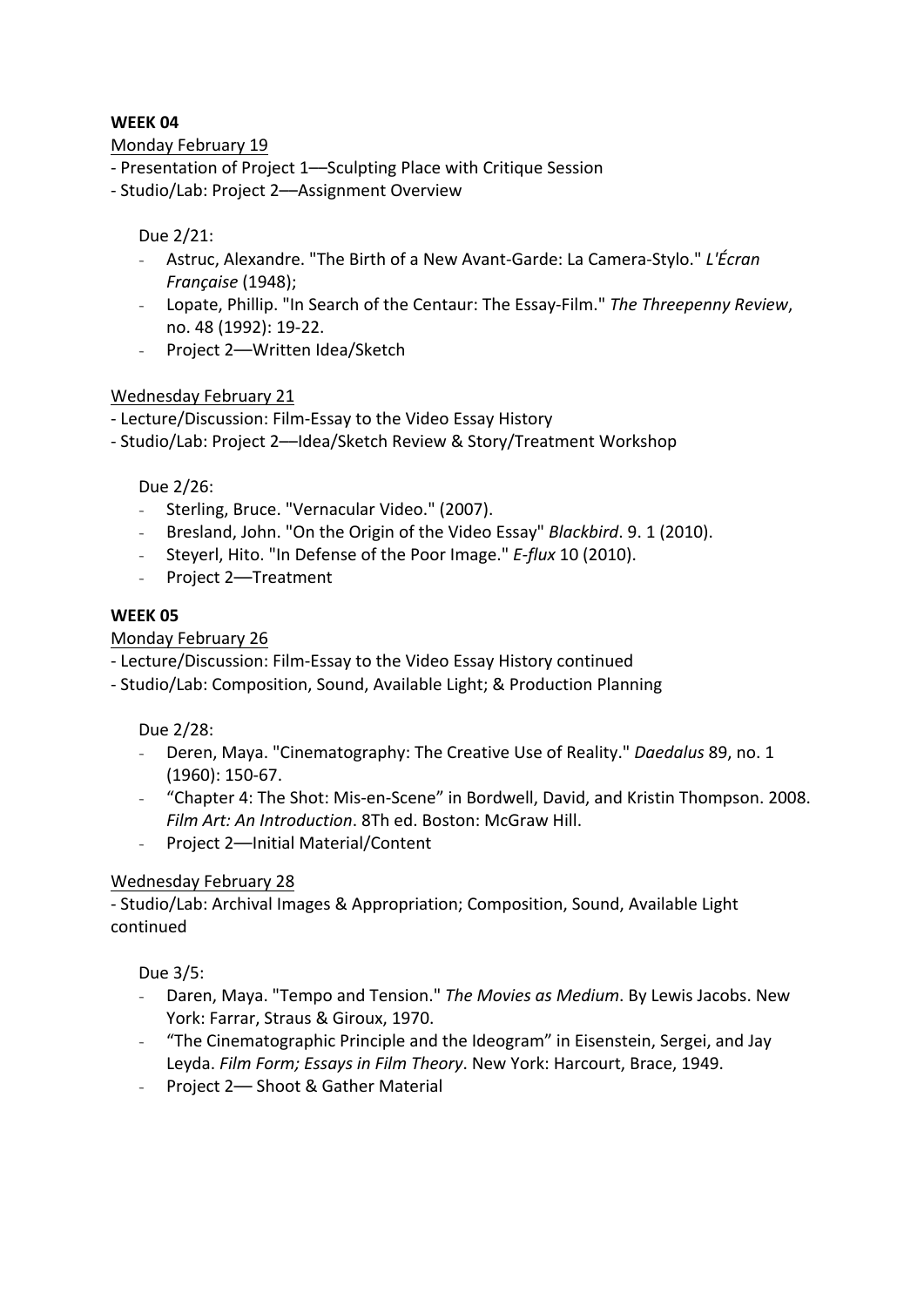### Monday March 5

- Studio/Lab: Image Editing—Cuts, Superimposition, Timing, Color Correction; Work on Projects

### Due 3/7:

- "The Cinematographic Principle and the Ideogram" in Eisenstein, Sergei, and Jay Leyda. *Film Form; Essays in Film Theory*. New York: Harcourt, Brace, 1949.
- Project 2—Final Shoots & Material Gathering

# Wednesday March 7

- Studio/Lab: Editing-Text, Soundtrack, Color Correction, Exporting; & Work on Projects

Due 3/12:

- Project 2: Final Edits, Video Exported for Presentation & Response Text

# **WEEK 07**

#### Monday March 12

- Presentation of Project 2--Video Essay with Critique Session

Due 14:

- Chapter II "Documentary Modes of Representation" in Nichols, Bill. 1991. *Representing Reality: Issues and Concepts in Documentary*. Bloomington: Indiana University Press.

# Wednesday March 14

- Lecture/Discussion: Documentary Genres & Modes of Production-In-depth
- Studio/Lab: Project 3-Assignment; Group selections; & Proposal Workshop

Due 3/26:

- Chapter 5 "Time, Development, and Structure" in Rabiger, Michael. 2014. Directing the Documentary. Abingdon, Oxon: Focal Press.
- Espinosa, Julio Garcia. "For an Imperfect Cinema." The Cuba Reader (2009): 458-65.
- Chapter 6, "Characterization and Portraiture" in Douglass, John S., and Glenn P. Harnden. 1996. *The art of technique: an aesthetic approach to film and video* production. Boston: Allyn & Bacon.
- Project 3-Proposals

# **WEEK 08**

Monday March 19

- Spring break, no class

Wednesday March 21 - Spring break, no class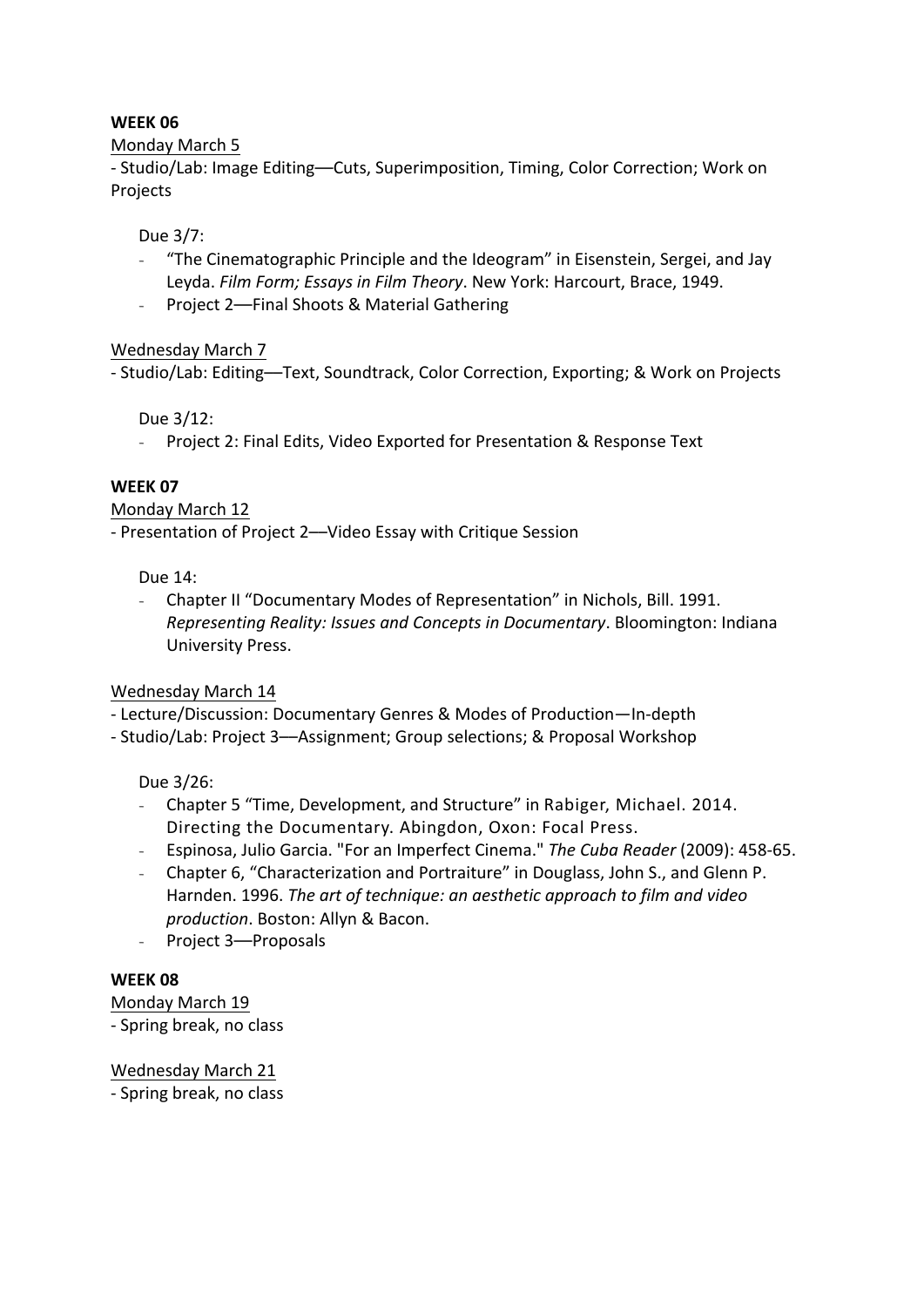Monday March 26

- Lecture/Discussion: Documentary Genres & Modes of Production—In-depth continued

- Studio/Lab: Project 3--Proposal Selections & Treatment/Story Development

# Due 3/28:

- Chapter 14 "Interviewing" & "Authorship" in Rabiger, Michael. 2014. Directing the Documentary. Abingdon, Oxon: Focal Press.
- Project 3-Treatment

# Wednesday March 28

- Lecture/Discussion: Documentary Genres & Modes of Production—In-depth continued - Studio/Lab: Treatment Review & Production Schedule Breakdown

Due 4/9:

- Project 3--Production Schedule
- Fernando Solanas & Octavio Getino, "Towards a Third Cinema"

### **WEEK 10**

Monday April 2 - Easter holiday, no class

### Wednesday April 4

- No class, students to view the exhibit "Home Beirut. Sounding the Neighbors" at the National Center for Contemporary Art and Architecture (MAXXI). http://www.maxxi.art/en/events/home-beirut-sounding-the-neighbors/. 

#### Due 4/9:

- Short written essay on the exhibit "Home Beirut. Sounding the Neighbors" (details tbd)

# **WEEK 11**

Monday April 9

- Lecture/Discussion: "Home Beirut. Sounding the Neighbors"

- Studio/Lab: Production Schedule Review; Interviewing, Sound & Lighting Exercises (internal location)

Due  $4/11$ :

- Project 3-Shoot & Gather Material

#### Wednesday April 11

- Studio/Lab: Interviewing, Sound & Lighting Exercises (external location)

Due 4/16:

- "The Image-World" Sontag, Susan. On Photography. New York: Farrar, Straus and Giroux, 1977.
- Project 3-Shoot & Gather Material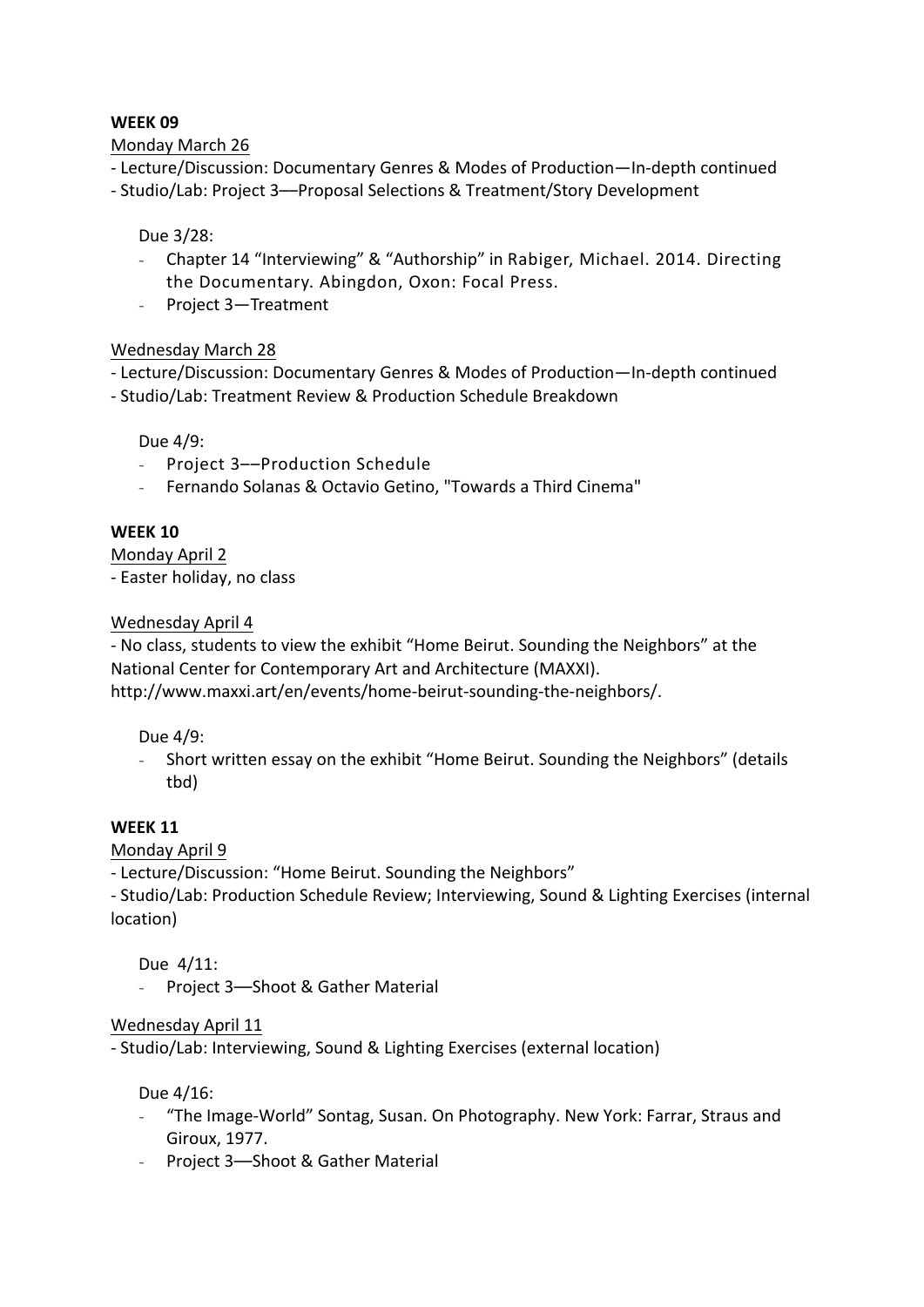Monday April 16

- Lecture/Discussion: The Image World
- Studio/Lab: Project 3-Media Management, Editing & String-outs

#### Due 4/18:

- Project 3-Shoot & Gather Material

#### Wednesday April 18

- Studio/Lab: Project 3- Media Management, Editing & String-outs

#### Due 4/23:

- De Lauretis, Teresa. "Aesthetic and Feminist Theory: Rethinking Women's Cinema." *New German Critique*, no. 34 (1985): 154-75.
- Project 3-String-outs

### **WEEK 13**

Monday April 23

- Lecture/Discussion: Counter Cinema

- Studio/Lab: Project 3-String-outs Review

#### Wednesday April 25

- Studio/Lab: Project 3—Editing In-depth, Sound Design, Text, & Graphics

Due 4/30:

- Chapter 7 "How Have Documentaries Addressed Social or Political Issues?" in Nichols, Bill. 1991. *Representing Reality: Issues and Concepts in Documentary*. Bloomington: Indiana University Press.
- Project 3--Final Shots & Rough-cut

#### **WEEK 14**

Monday April 30

- Lecture/Discussion: Agency in Documentaries

- Studio/Lab: Project 3-Rough-cut Review

# Wednesday May 2

- Studio/Lab: Project 3—Editing In-depth, Sound Design, Text, & Graphics continued

# Due 5/7:

- Philip Rosen, "Document and Documentary: On the Persistence of Historical Concepts," in Theorizing Documentary, ed. Michael Renov (New York: Routledge, 1993),
- Project 3-Last Shots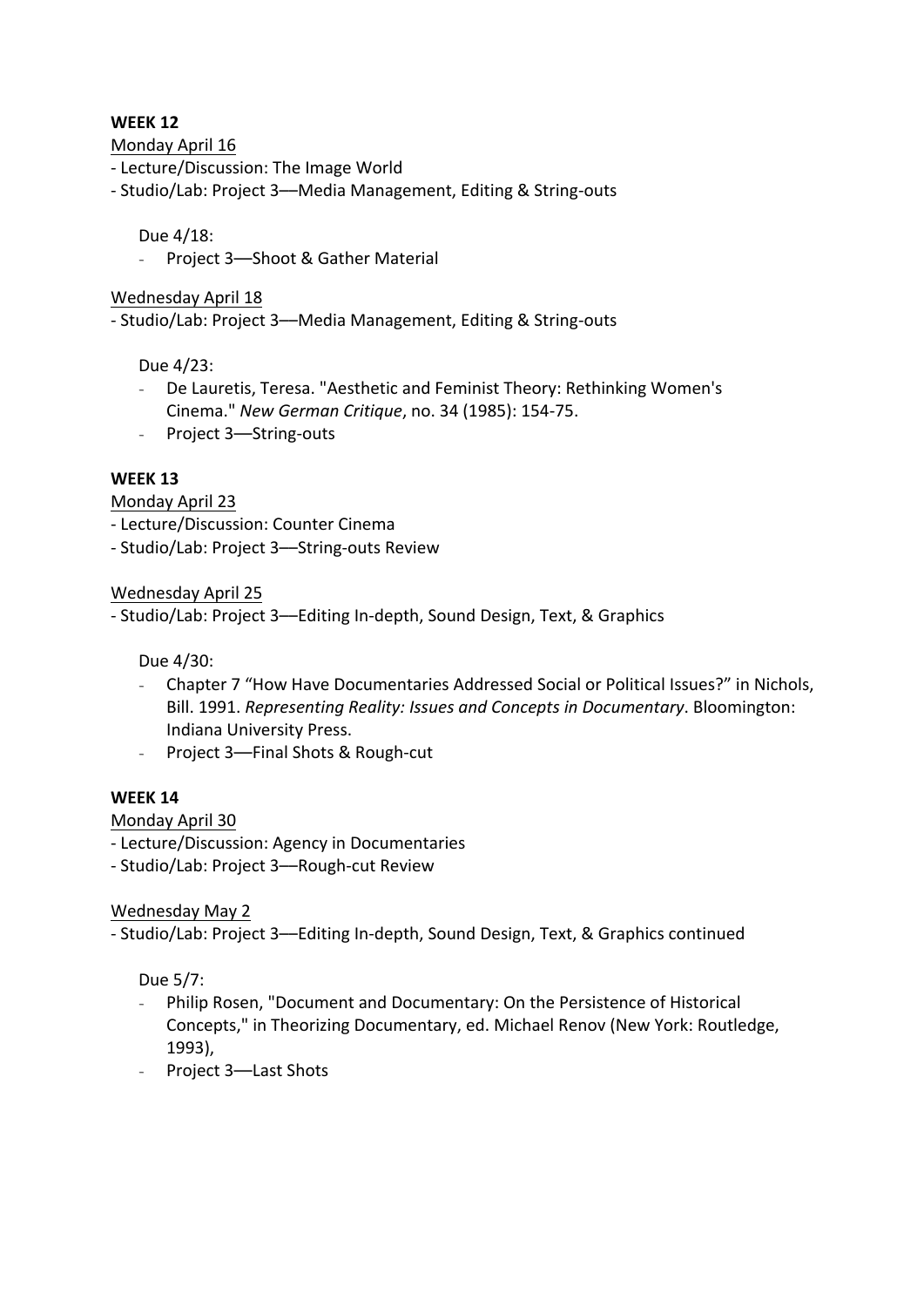Monday May 7

- Lecture/Discussion: Document or Documentary...?

- Studio/Lab: Project 3--Editing Final Finishes & Videos Exported

### Wednesday May 9

- Presentation of Project 3-Short Documentary with Critique Session
- Journal Review

# **WEEK 16**

May 14

- Final Exam: Project 3-Response Text Due via email by 4pm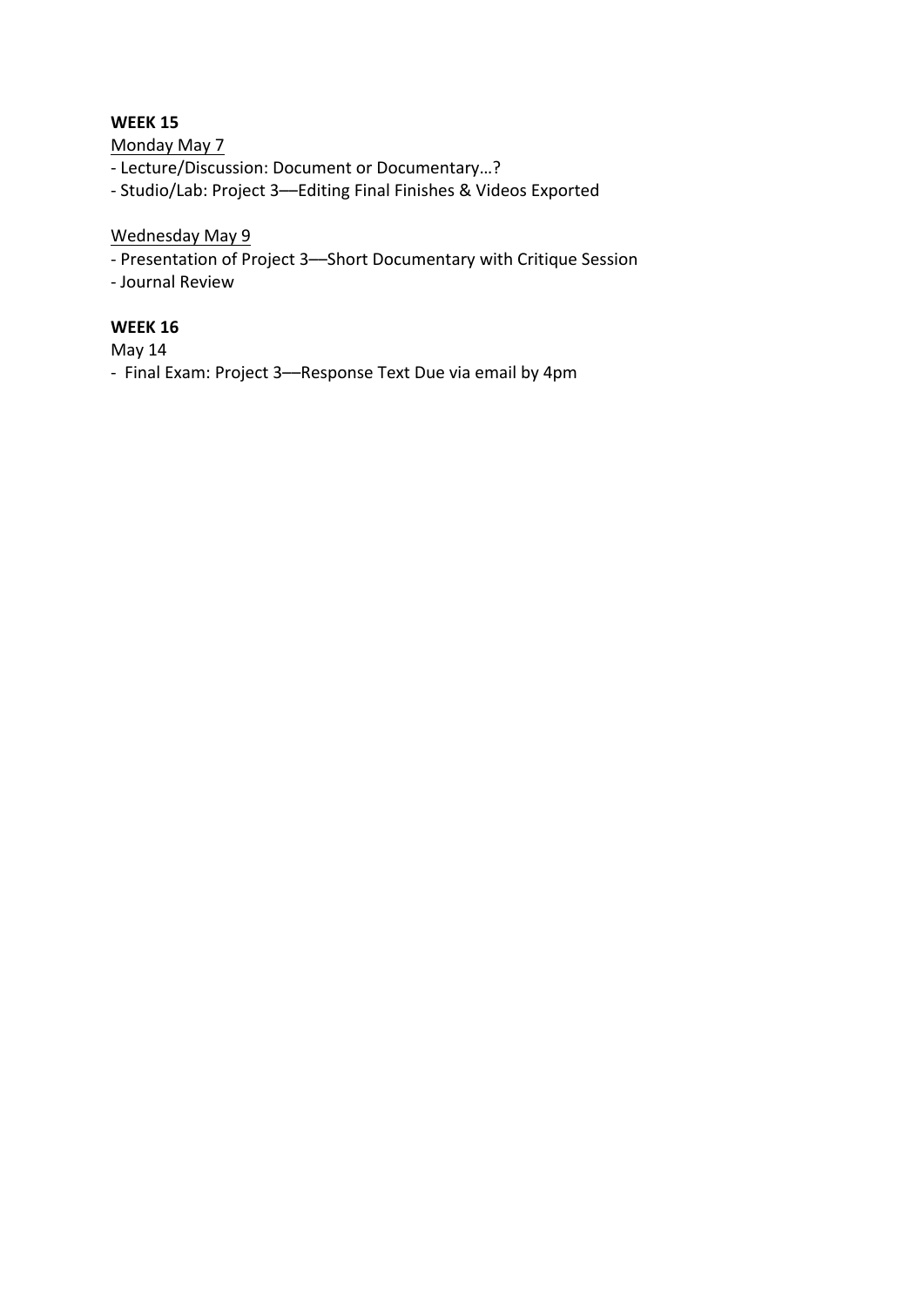### **Ferrari's Attendance Policy**

*"This* course requires an extraordinary amount of work to be completed outside of class *hours.* Four late arrivals (more than 10 minutes) are counted as one unexcused absence; Four *unexcused absences will result in a half letter drop in the final grade; each subsequent absence will also result in an additional half letter drop in the final grade; and seven unexcused absences will result in failure."*

# **ATTENDANCE POLICY**

In keeping with AUR's mission to prepare students to live and work across cultures, the University places a high value on classroom experience. As a result attendance is expected in all classes and attendance records are maintained. The University's attendance policy is as follows:

1.0. Minimum Attendance Requirement: Students must attend a minimum of 70% of a course in order to be eligible to be considered for a passing grade.

### 1.1. Automatically Accepted Absences

Students will not be penalized for one absence from classes meeting once a week; Students will not be penalized for three absences from classes meeting twice a week; Students will not be penalized for four absences from classes meeting more than twice a week, as in the case of some intensive courses.

1.2. If further absences are recorded, grade penalties will be applied according to the Instructor's specific attendance policy, as stated in the syllabus, and following the institutional parameters given in the Note\* below.

1.2.1. If the Instructor does not specify an attendance policy, there will be no grade penalty other than that attached to the minimum attendance requirement, and any penalized absences recorded above the basic 70% attendance requirement for the course will be invalidated.

1.3. During Summer sessions where courses are taught more intensively over a shorter period the following applies:

- Students will not be penalized for two absences from class.

# 2.0. Tolerated Absences

Certain categories of absence will not be penalized but they will be counted as an absence (for a 3-credit course meeting twice a week). These absences are:

- The Model United Nations (MUN);
- Permit to Stay,
- SG's "Ambassador Program" (Student Government initiative)
- Religious Holidays

The American University of Rome makes all reasonable efforts to accommodate students who must be absent from classes to observe religious holidays. (Please refer to the Provost's Office list of accepted absences for religious holidays)

Not attending a class due to the observance of a religious holiday will normally not be counted as an absence.

Students who will need to miss class in order to observe religious holidays must notify their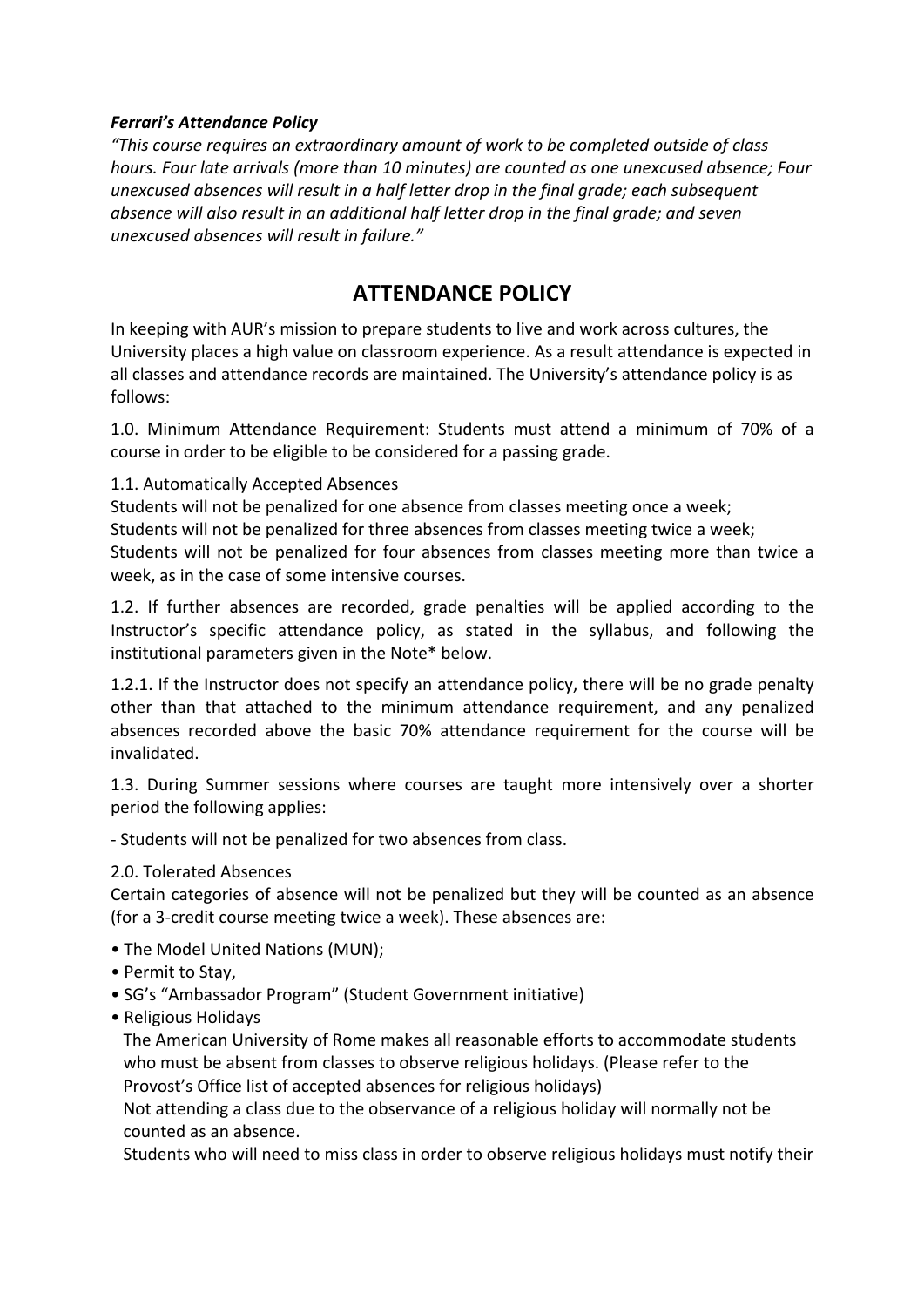Instructors by the end of the Add/Drop period (first week of classes), and must make prior arrangements with their Instructors to make up any work missed.

2.1. The list does NOT include academic field trips because these (including arrangements for travel) must not overlap with other classes.

3.0. Cases of prolonged absences caused by an emergency or a medical condition may require students to withdraw from some or all of their courses. Under such circumstances students should first consult their academic advisors.

\*Note: No Instructor may penalize a student more than half a letter grade for each absence beyond the tolerated limit (e.g. from  $A$ - to  $B+$ ).

### Grade Point Average

A student's grade point average (GPA) is computed by multiplying the quality points achieved by the number of credits for each course. The result is then divided by the total number of credit hours taken. The Cumulative or Career Total Grade Point Average (CGPA) is the grade point average for all credit hours taken at the University and at approved study abroad programs. The GPA and CGPA are calculated by truncating after the second digit after the decimal point. Transfer credits have no effect on the CGPA at The American University of Rome.

### Grades

Grades are posted on a secure area of the University's official website and are mailed to AUR degree students only upon written request. Grades are mailed to the various study abroad programs. Grades computed in the (GPA) reflect the following grade equivalents:

| <b>GRADE</b>                                                   |      |                                                                                                               |      |                   |
|----------------------------------------------------------------|------|---------------------------------------------------------------------------------------------------------------|------|-------------------|
| A                                                              |      | Excellent                                                                                                     |      | $94 - 100$ points |
| A-                                                             |      |                                                                                                               | 3.70 | $90 - 93.99$ pts  |
| $B+$                                                           |      | Very Good                                                                                                     |      | $87 - 89.99$      |
| B.                                                             |      | Good                                                                                                          |      | $83 - 86.99$      |
| B-                                                             |      |                                                                                                               |      | $80 - 82.99$      |
| $C+$                                                           |      |                                                                                                               |      | $77 - 79.99$      |
| $\mathsf{C}$                                                   |      | Satisfactory                                                                                                  |      | $73 - 76.99$      |
| $C -$                                                          |      | Less than Satisfactory                                                                                        | 1.70 | $70 - 72.99$      |
| D                                                              | Poor |                                                                                                               | 1.00 | $60 - 69.99$      |
| F                                                              |      | Failing                                                                                                       | 0.00 | $59.99 - 0$       |
| WU                                                             |      | Unofficial withdrawal counts as an F                                                                          | 0.00 |                   |
| P                                                              |      | Applicable to development courses                                                                             | 0.00 |                   |
| Grades not computed into the grade point average are:          |      |                                                                                                               |      |                   |
| W                                                              |      | Withdrawal                                                                                                    |      |                   |
| <b>AUDIT (AU)</b>                                              |      | Only possible when the student registers for a course at the<br>beginning of the semester as an audit student |      |                   |
| Incomplete work must be completed within the ensuing semester. |      |                                                                                                               |      |                   |
|                                                                |      | Failure to do so results in automatically converting the I grade to                                           |      |                   |
|                                                                |      | the default grade, which is then computed into the grade point                                                |      |                   |